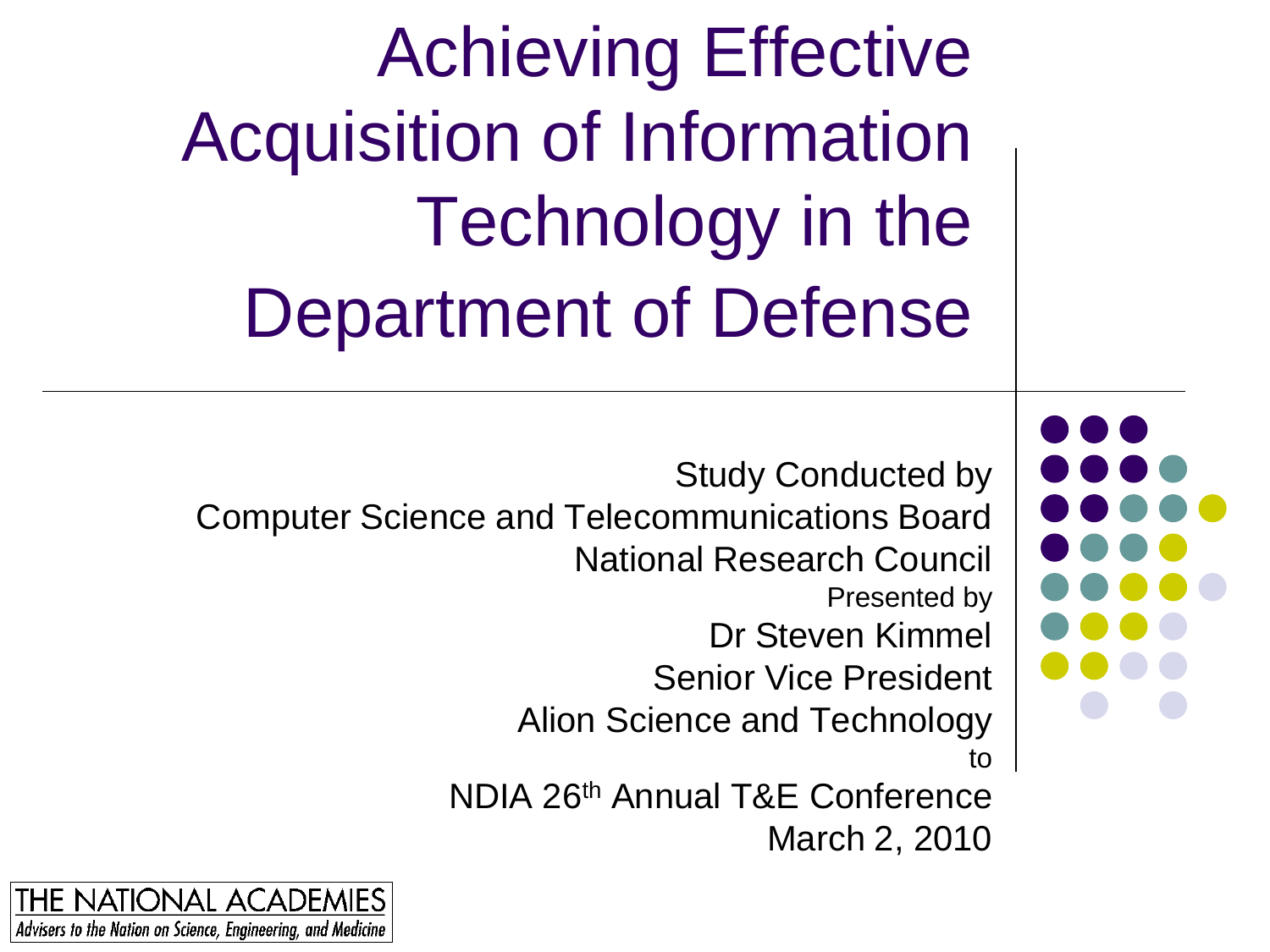### **Background**



The National Academies formed a Study Committee of experts from defense and commercial IT sectors and charged them to assess:

- Legislative requirements and regulatory processes governing IT systems acquisition in DOD
- Commercial IT acquisition best practices
- DOD's acquisition environment, culture, and barriers
- Concepts for systems engineering and testing in virtual environments

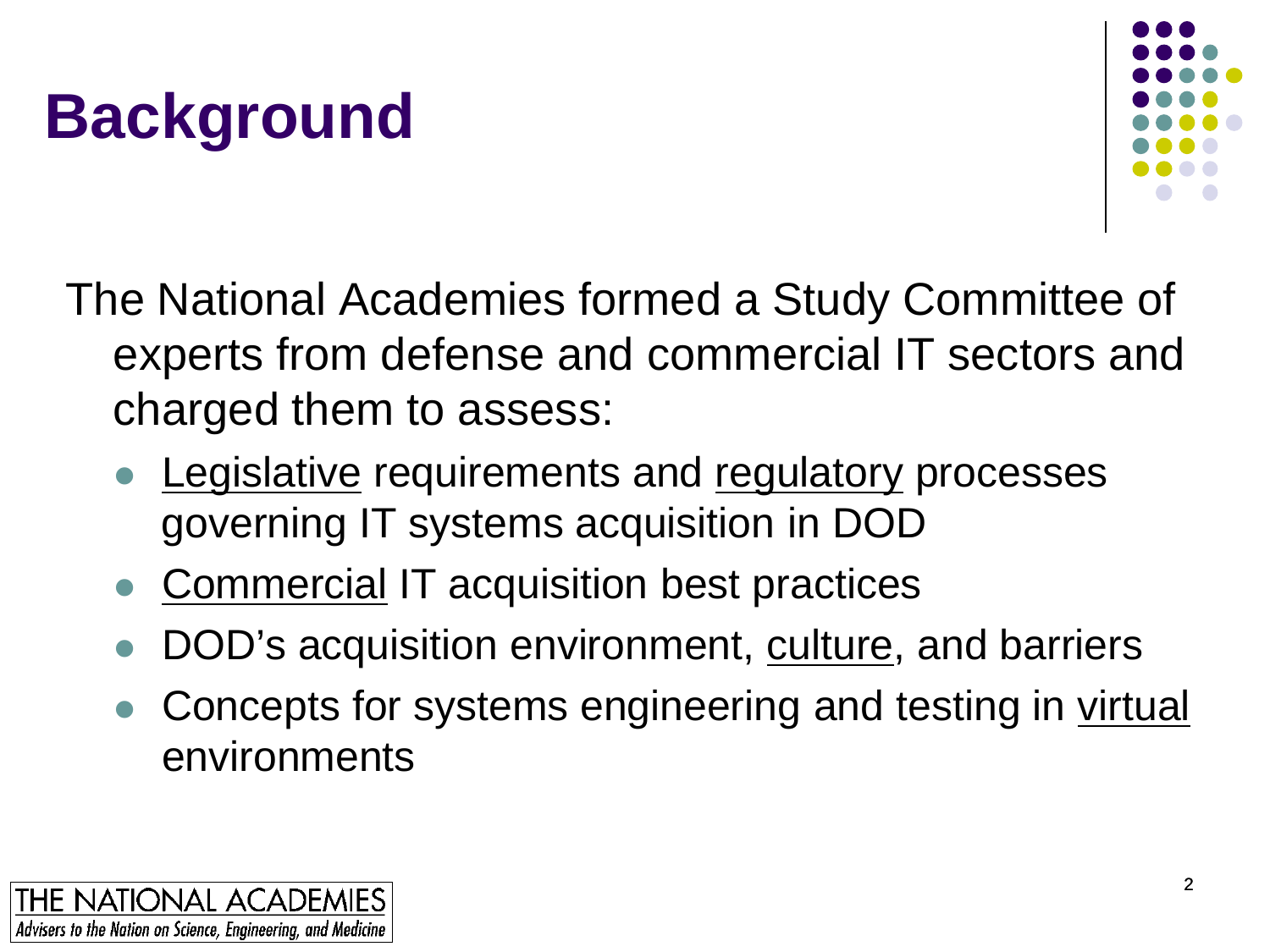#### **Committee on Improving Processes and Policies of the Acquisition, Tech, & Evaluation of IT in the DOD**

- William Campbell, *Co-Chair,* BAE Systems
- Dawn Meyerriecks, *Co-Chair,* Dawn Meyerriecks, LLC\*
- Robert Behler, The MITRE Corporation
- Philip Coyle, World Security Institute
- Renato Dipentima, SRA International (ret.)
- John Gilligan, Gilligan Group, Inc.
- John Goodenough**,** Software Engineering Institute
- Paul Kern (NAE), The Cohen Group
- Steven Kimmel, Alion Science and Technology
- Deidre Lee**,** Professional Services Council
- Joshua Levine, ESP Technologies Corp.
- Nachiappan Nagappan, Microsoft Research
- Frank Perry**,** Science Applications International Corporation
- Vaho Rebassoo**,** The Boeing Company
- Daniel Sturman, Google Inc.

\*Dawn Meyerriecks resigned from the committee in October, 2009, upon her appointment as Deputy Director of National Intelligence for Acquisition and Technology.

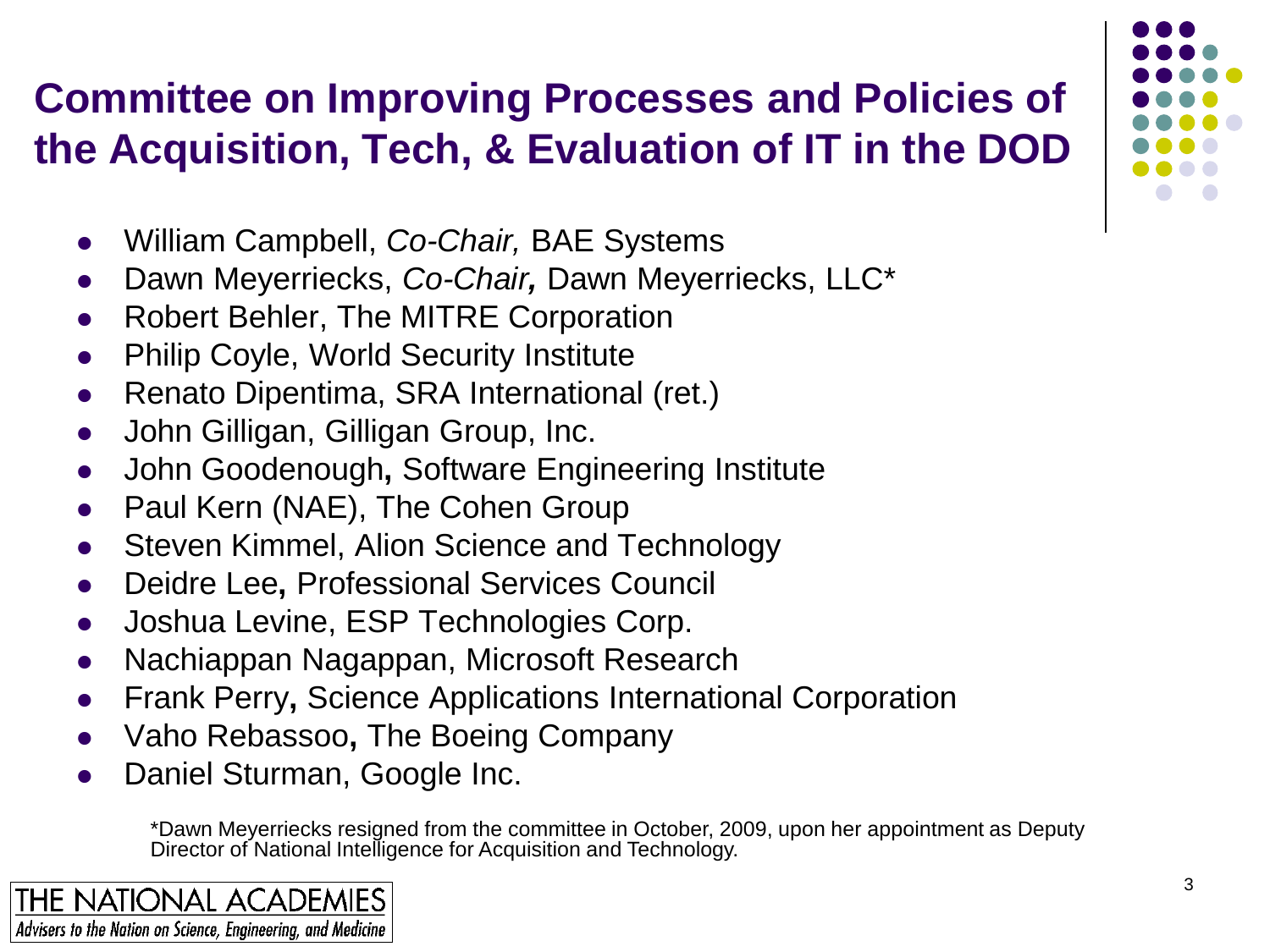#### **Agenda**

- Study Scope
- Findings and Recommendations
- Closing Remarks

New Acquisition process based on agile acquisition and Iterative Incremental Development (IID) principles

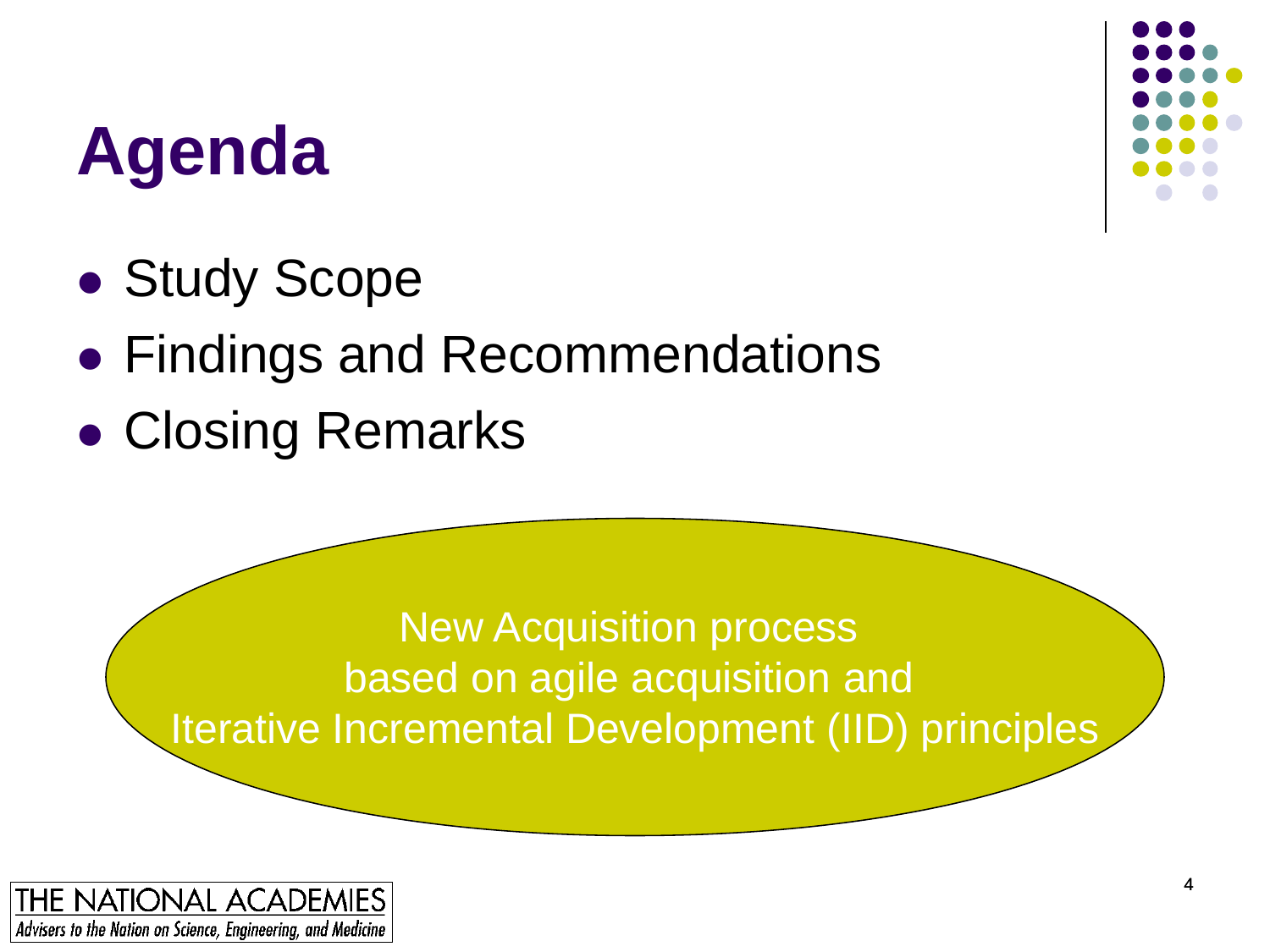



- This study focused on IT systems that support the DOD Information Enterprise
- To align acquisition approaches with technical characteristics and risks, IT systems were categorized in this report as:
	- Software development and commercial-off-the-shelf integration (SDCI) programs
	- Commercial-off-the-shelf hardware, software, and services (CHSS) programs
- Excluded are the IT-based components embedded in weapons systems or DOD-specific hardware

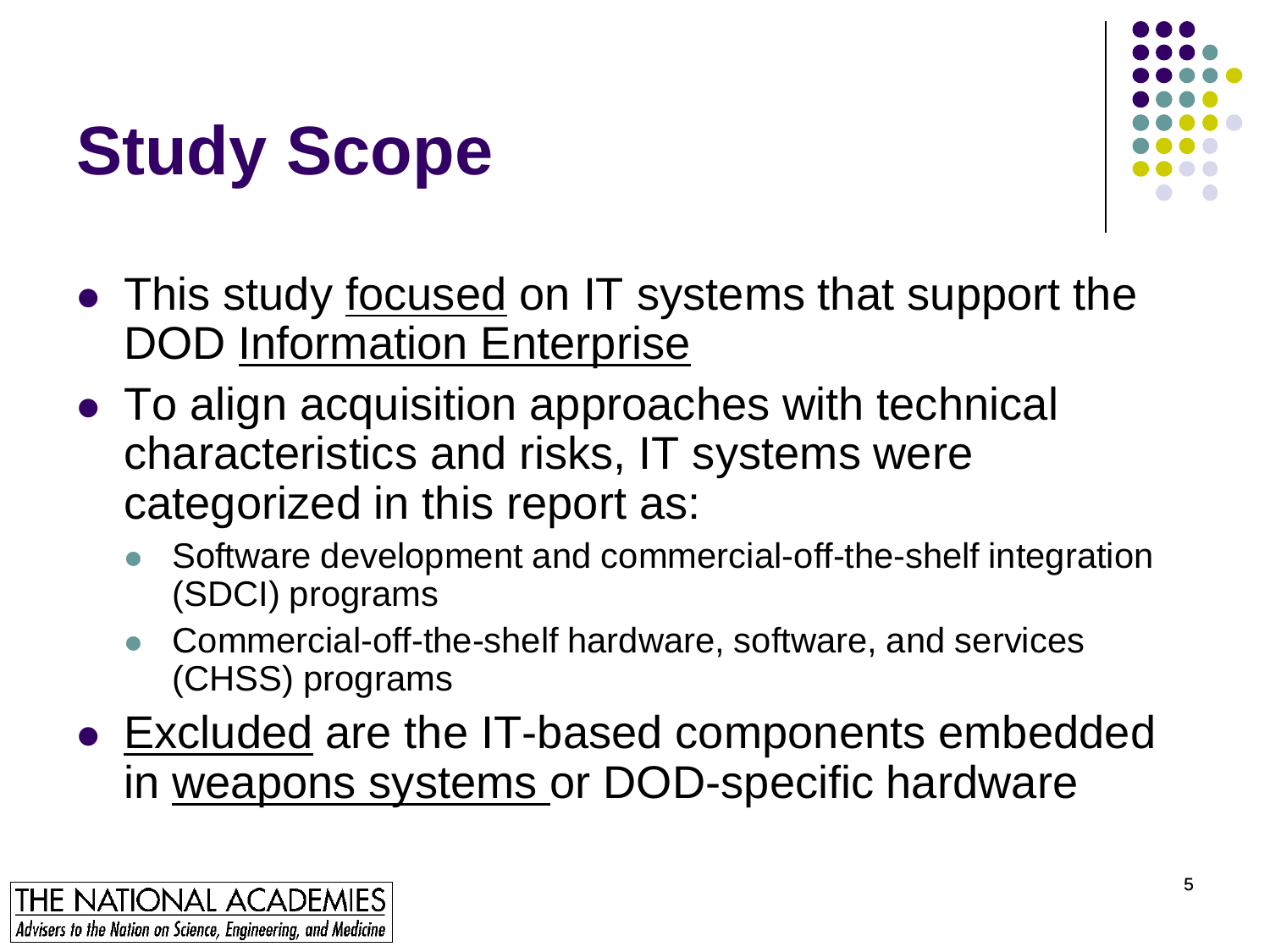

# Findings and Recommendations

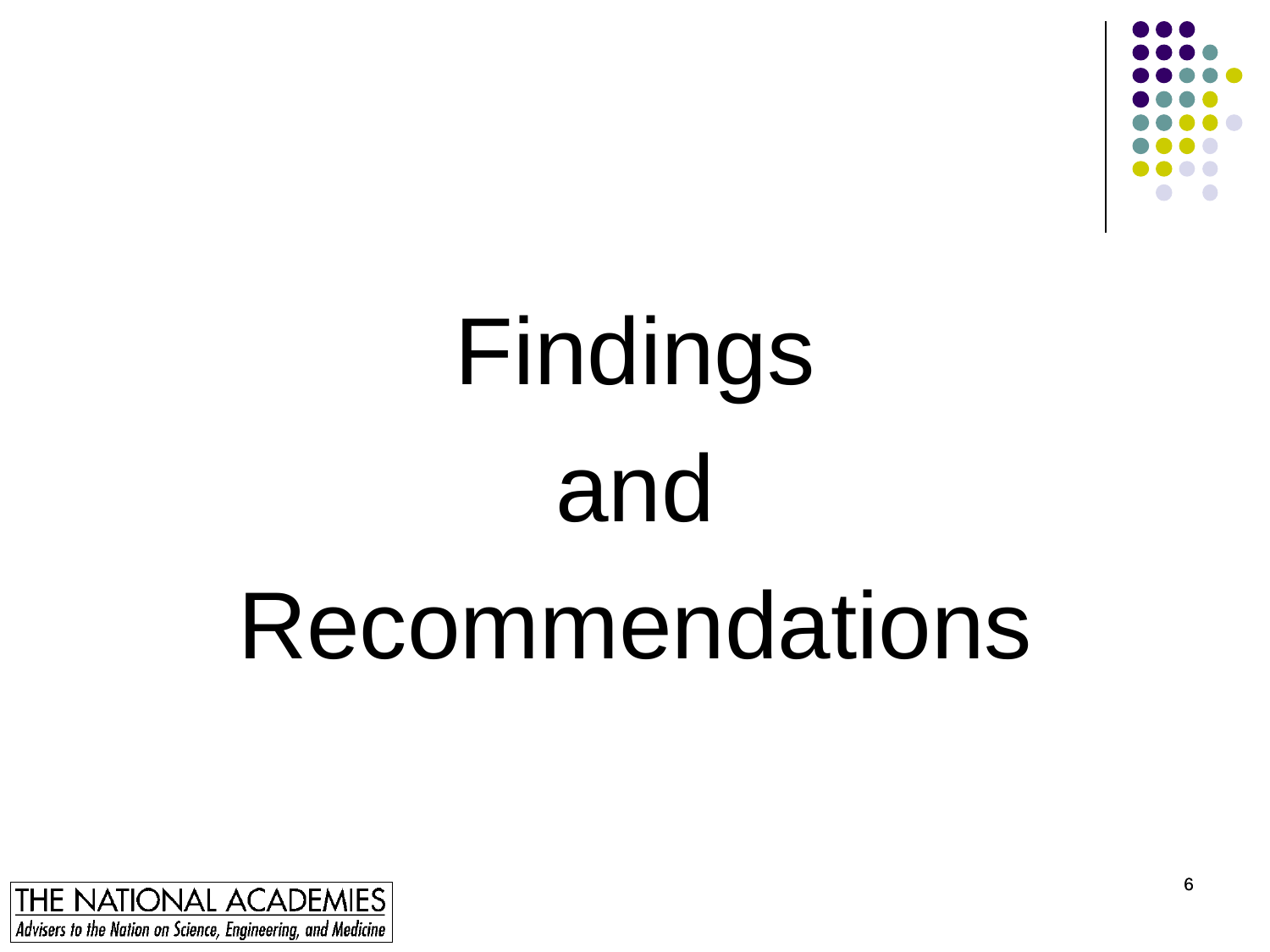# **Major Findings**



- 1. DOD systems acquisition policies, expertise, practice, and culture reflect the norms associated with large weapon systems programs
- 2. Weapon system acquisition processes are often applied to IT systems acquisition, without addressing unique aspects of IT
- 3. Dollar thresholds for assigning oversight levels on IT programs are much lower than for weapons system oversight -- a disparity that subjects too many IT programs to OSD-level oversight rather than delegation to lower levels that are more agile
- 4. DOD acquisition, budgeting, and requirements processes are being inappropriately applied to relatively low-dollar IT programs
- 5. IT program requirements are often written with overly detailed specifications that are inconsistent with the pace of technological change and need for rapid delivery of end-user capabilities

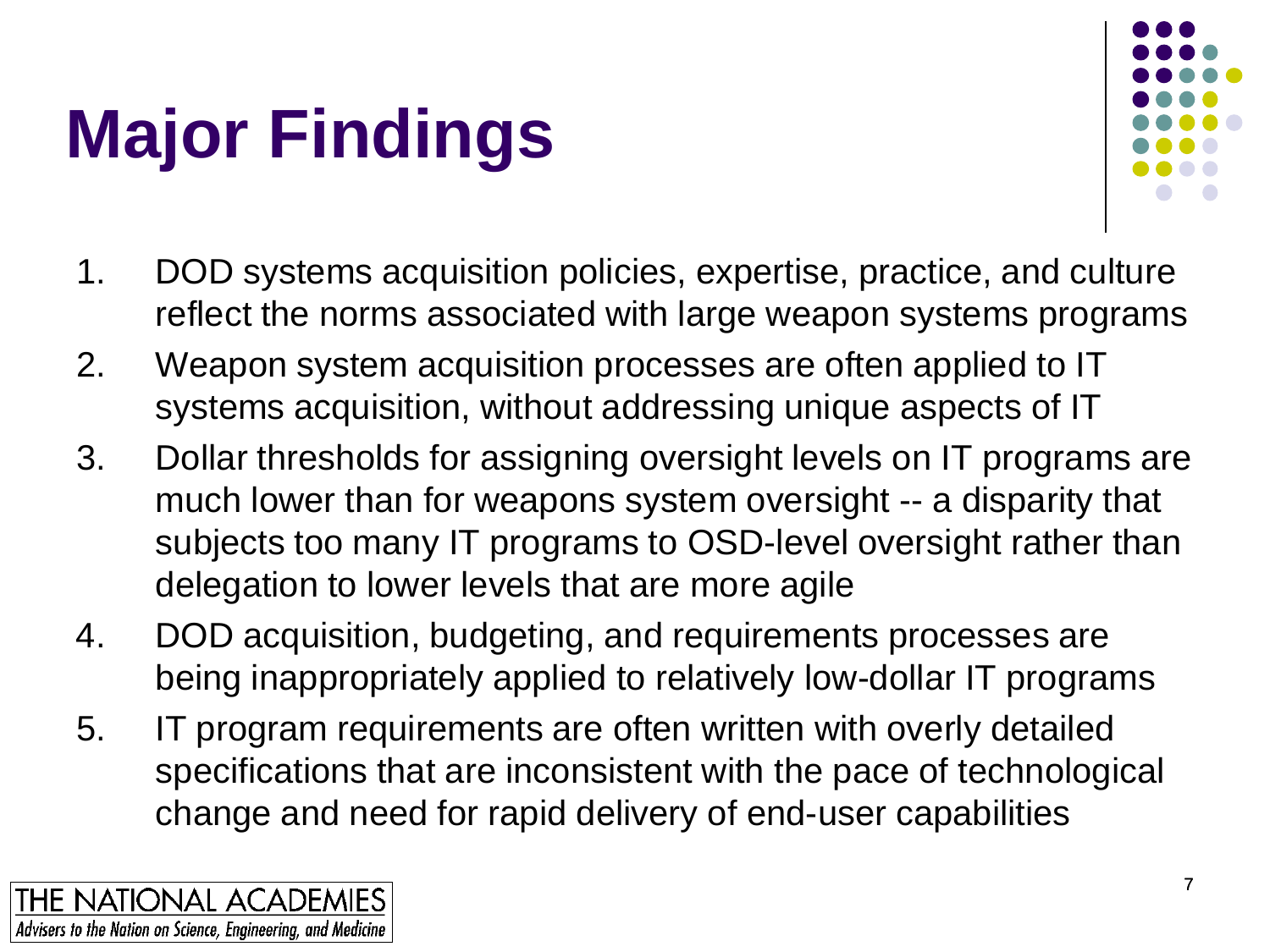# **Major Findings (continued)**

- 
- 6. The "waterfall" process used for large IT programs is too documentintensive, time-consuming, and process-bound to respond effectively to end user needs
- 7. Although program tailoring is an option, DOD has no established best practice for tailoring and it is seldom used
- 8. The DOD acquisition training curriculum does not adequately address IT system acquisition or facilitate adoption of applicable commercial methods, processes, products, and services
- 9. DOD is unable to keep pace with the rate of IT innovation in the commercial marketplace, cannot fully capitalize on IT-based opportunities, and seldom delivers IT-based capabilities rapidly
- 10. With the exception of IT purchased via vehicles like Enterprise Software Initiative contracts, COTS technologies are insufficiently leveraged, excessively tailored, inefficiently tested, and delayed

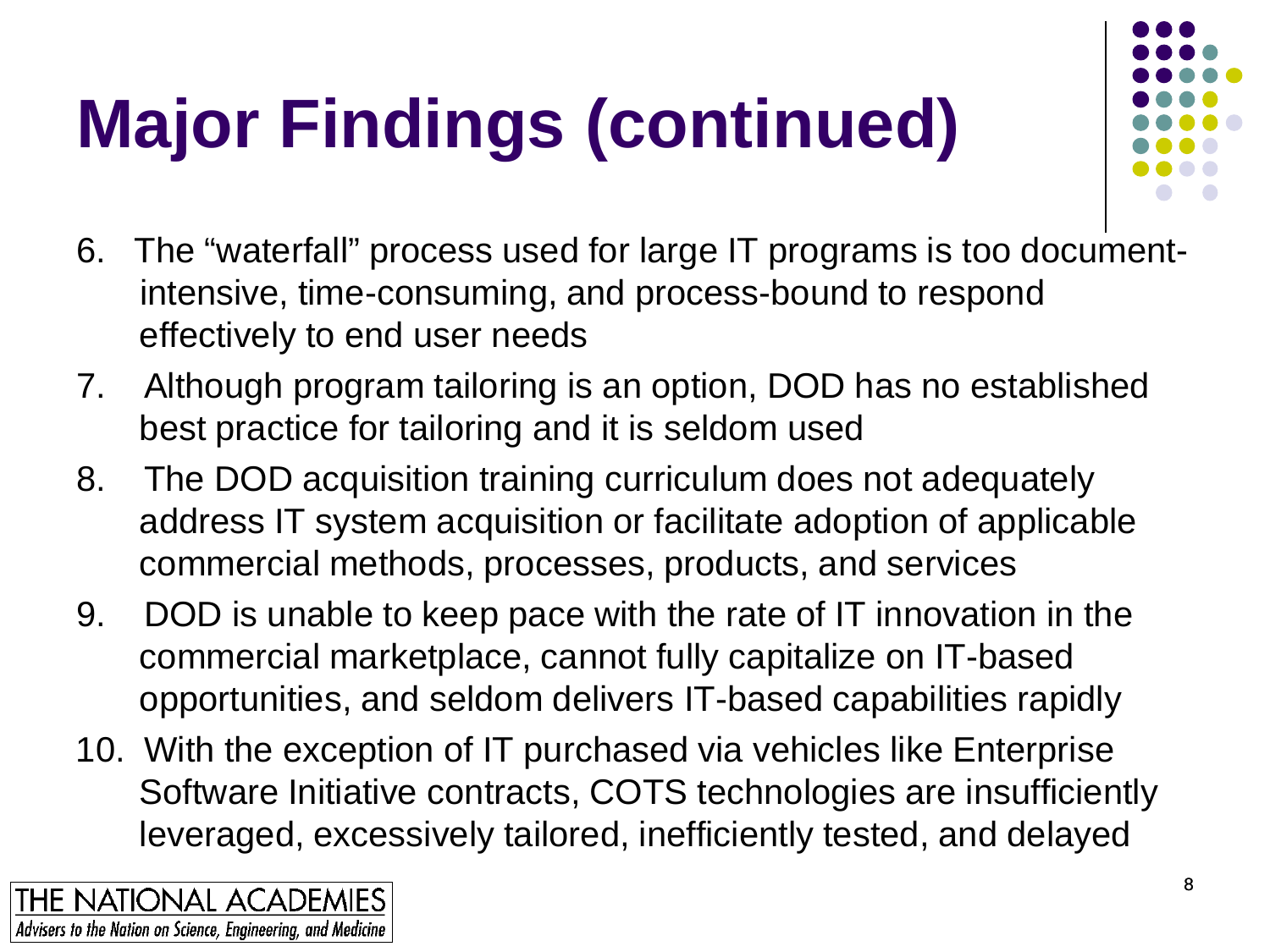# **Major Findings (continued)**

- 11. Absent discipline and end-user advocacy, large acquisition oversight bodies can give undue leverage to low-value-added process requirements or "corner case" desires of any participant, which disproportionately impacts on program cost and schedule
- **12. Testing is integrated too late and serially in current DOD IT systems acquisition practices with testing in realistic operational environments deferred until the mandated operational test**
- **13. Without regular feedback from a user perspective on IT system development, insight necessary to manage and oversee such programs is inadequate**
- **14. The acquisition community has been reluctant to embrace virtualized testing and overtly precluded from re-using or accessing operationally-relevant test data and environments**

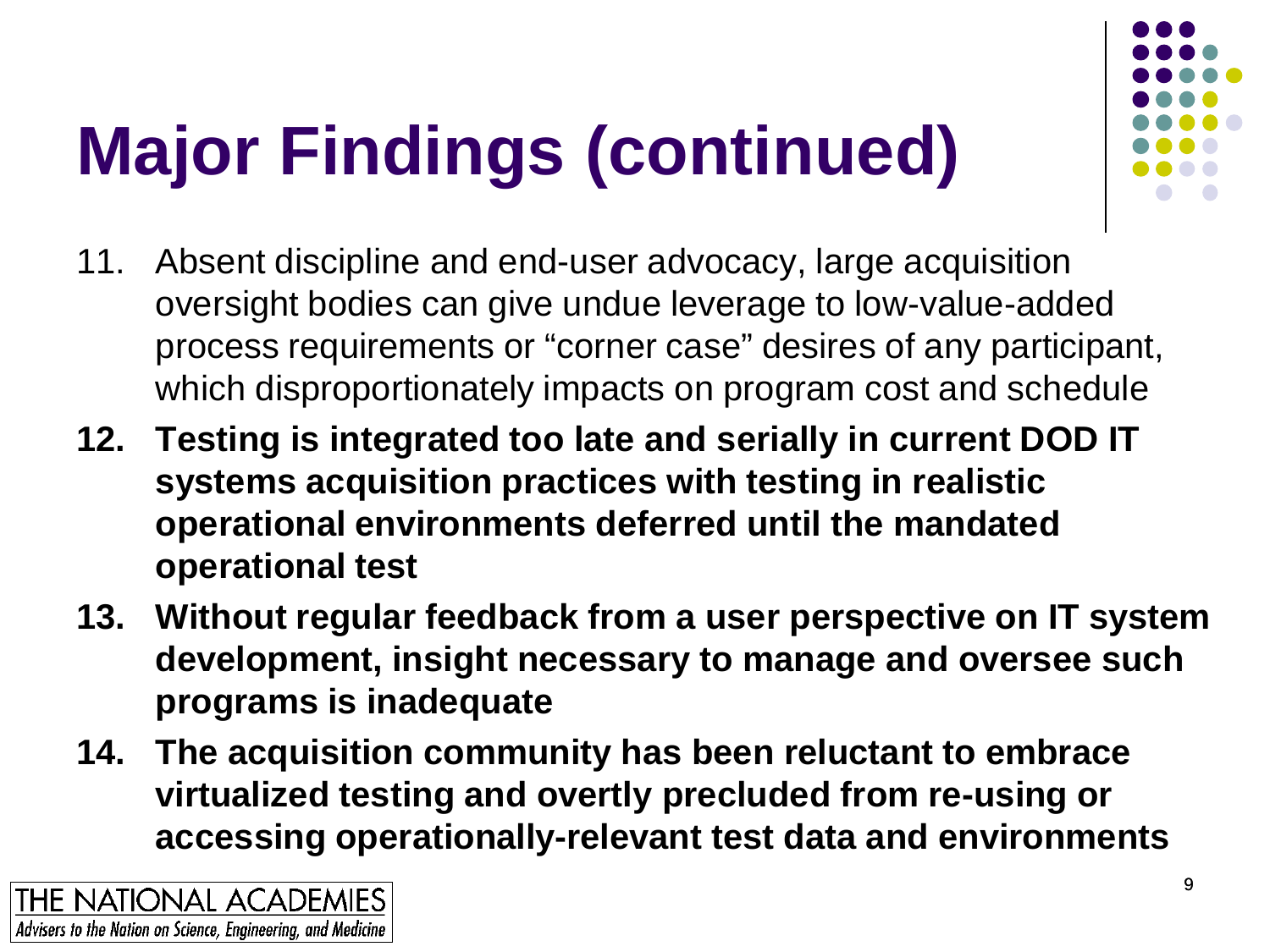# **Major Findings (continued)**

- 15. **To more rapidly deliver software capability, the commercial world has widely embraced the iterative, incremental, development (IID) approach which deals with complexity and features:**
	- **The prominence of the end user's voice**
	- **A focus on big R requirements—a concise description of the purpose, mission, and expected outcome of an IT systems acquisition—during early planning**
	- **Close integration of developmental and operational test and evaluation into the development cycle**
	- **Breaking down a project into incrementally deliverable increments**

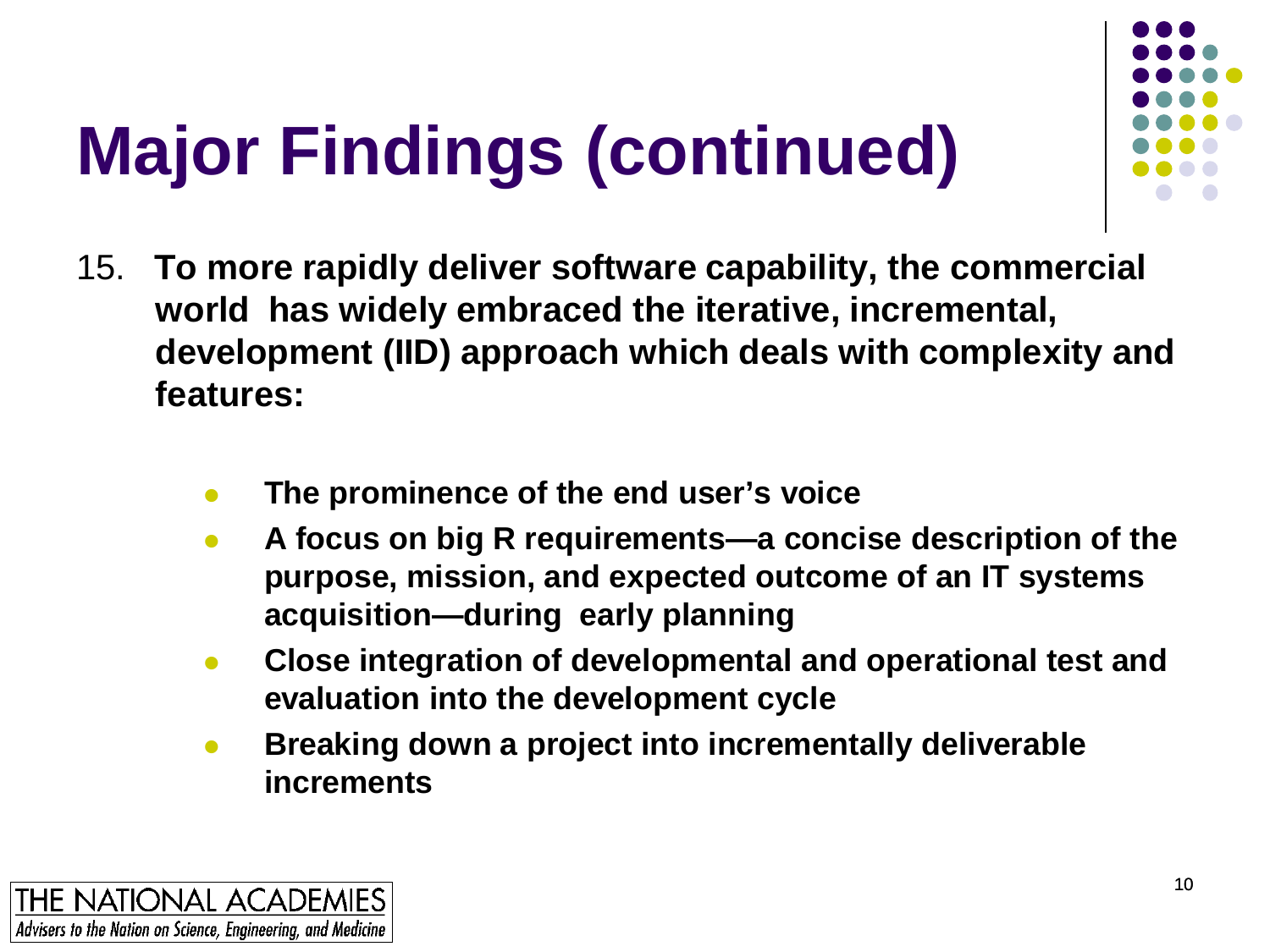#### **Recommendations**



- 1. Adopt a new acquisition process tailored for IT systems
- 2. Adopt an iterative, incremental approach for acquiring IT systems
- 3. Perform continuous testing, with early involvement from end users, in acquiring IT systems

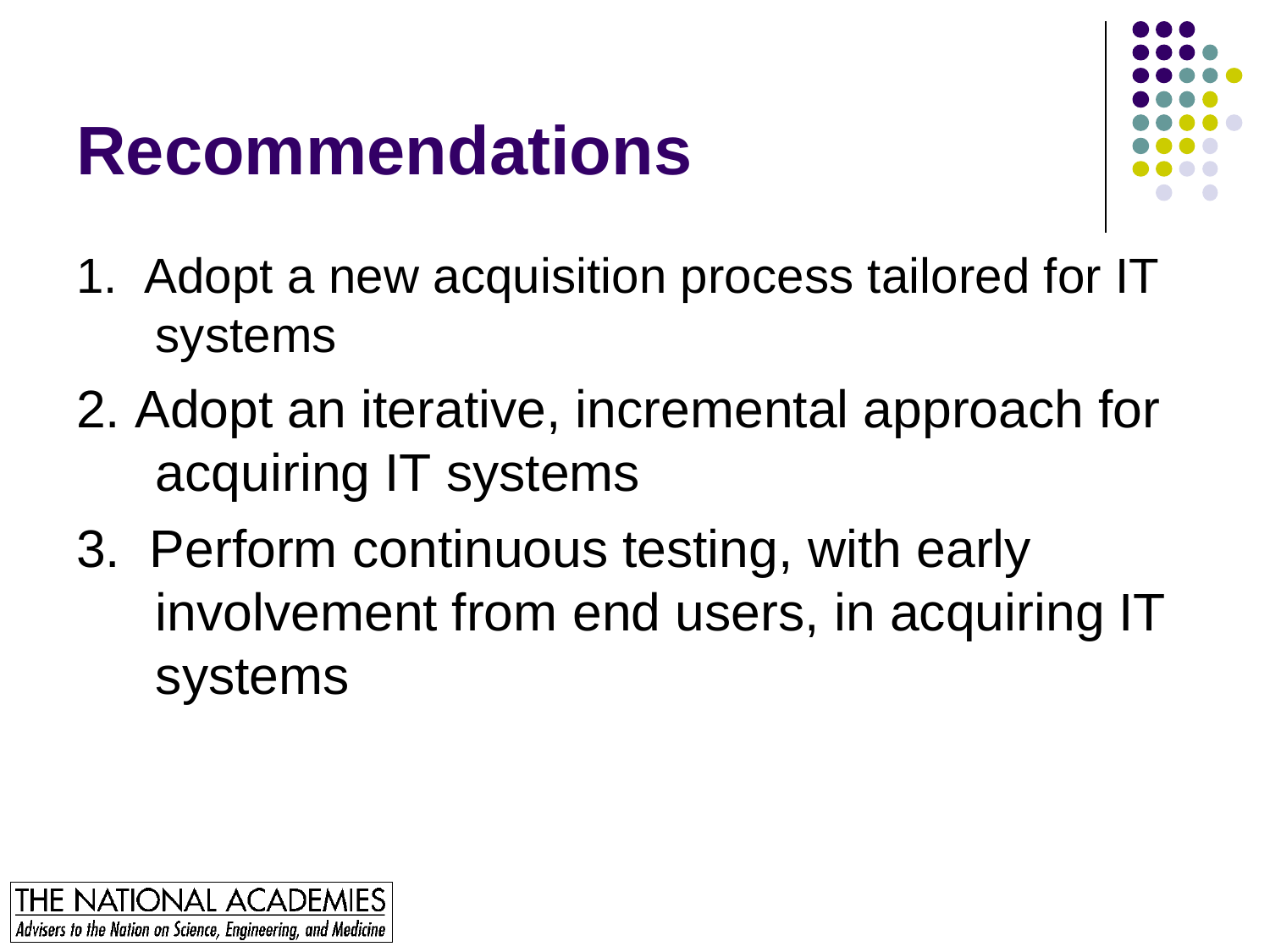#### **Recommendations (continued)**



#### **3. Perform continuous testing, with early involvement from end users, in acquiring IT systems**

- 3-1 Adopt continuous testing in IT systems development, and insist on the use of metrics, especially emphasizing measures of end-user satisfaction
- 3-2 The Acceptance Team should play a lead role in recommending deployment decisions
- 3-3 Test with users in their actual work or field environment (sometimes referred to as a Beta deployment)
- 3-4 Accept certification and functional IT system component test results across organizational boundaries
- 3-5 Use virtual test environments to support both continuous feedback and certification of operationally suitable and effective solution increments

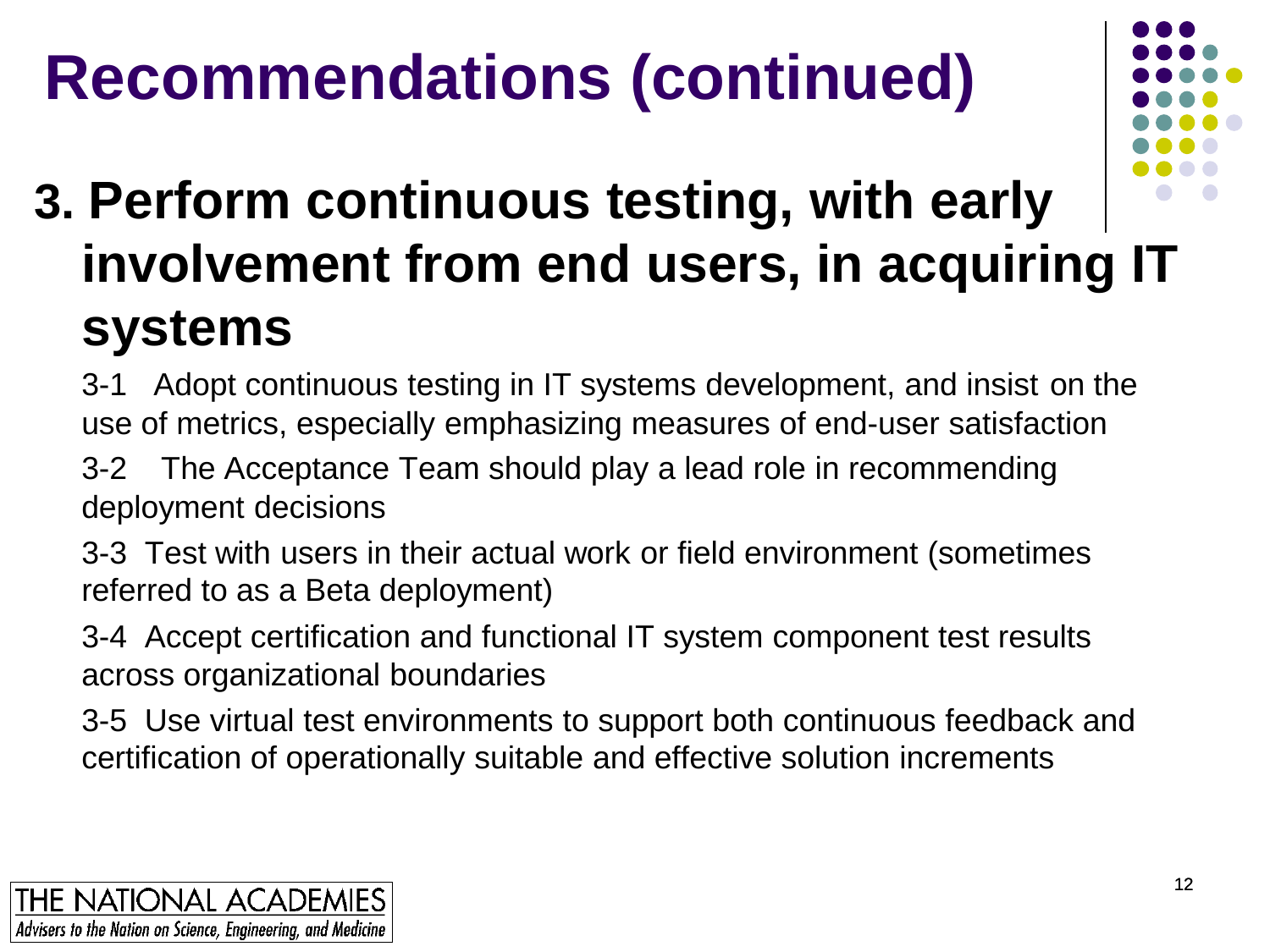### **Concluding Remarks**



- The imperative—and opportunity—for change has never been more obvious. To fully leverage the potential of IT, it is essential that DOD not simply alter a process that has repeatedly failed.
- Instead, it should shift from deliberate application of the weapons system acquisition process to IT programs to a new process tailored specifically to IT system acquisition.
- Full commitment to this change will touch every aspect of the culture, the processes, and the people.

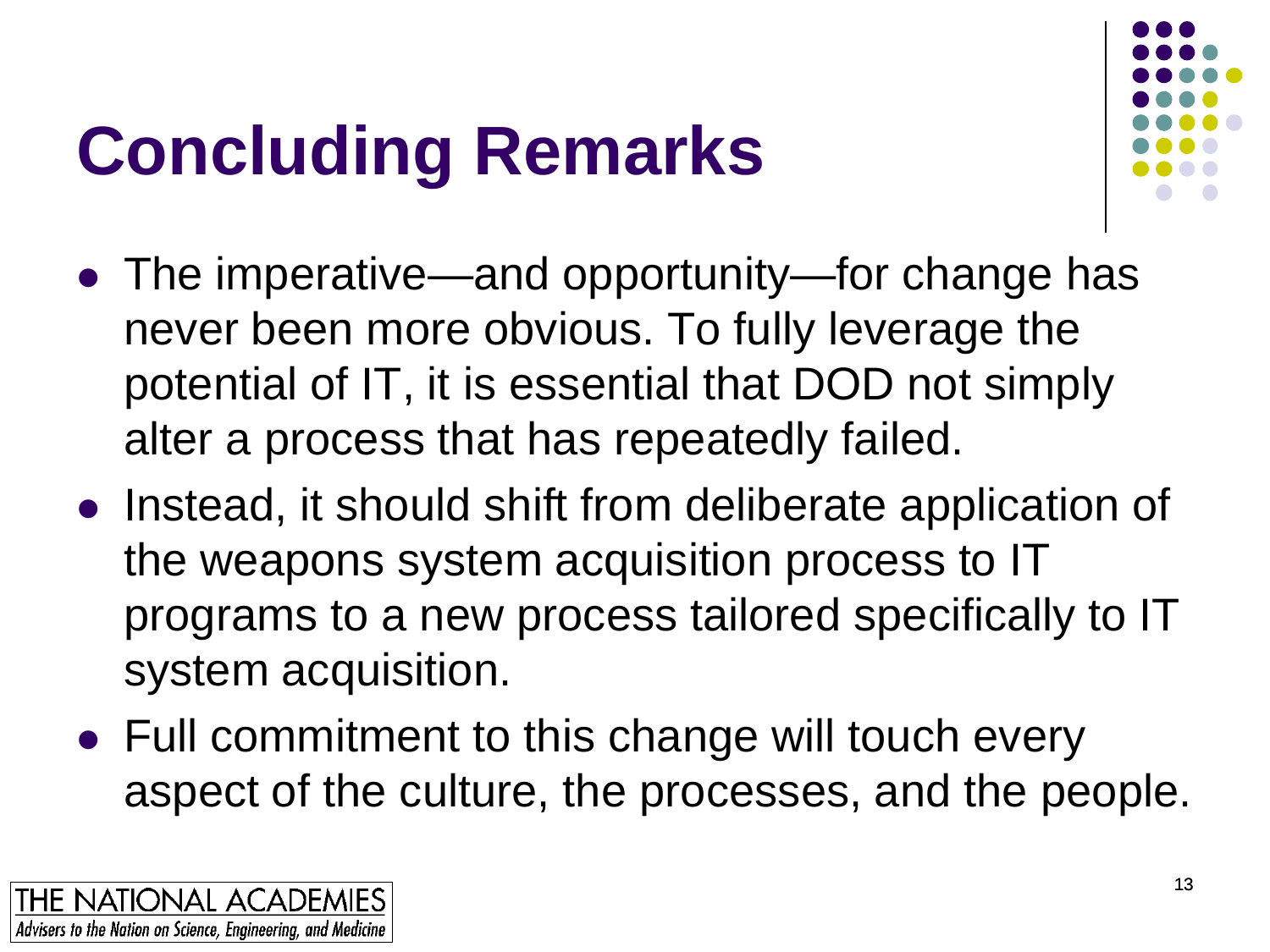### **The Final Study Report**



- Report available at www.cstb.org
	- Prepub currently available as download
	- Final edited edition available for download and printed books available for purchase March. 2010
- Contact Jon Eisenberg, CSTB Director
	- jeisenbe@nas.edu
	- 202-664-1235

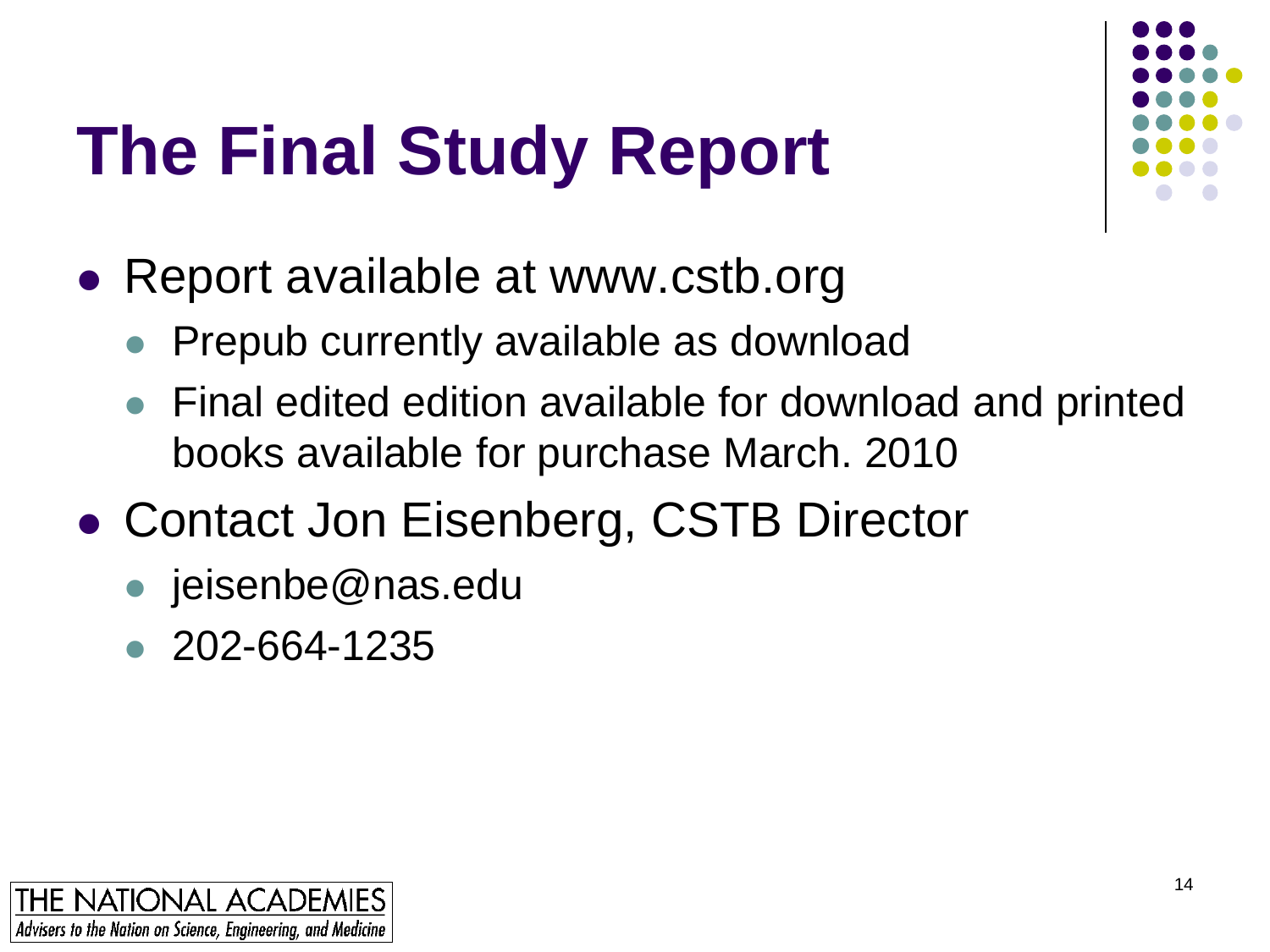

### **Back-up Study Details**

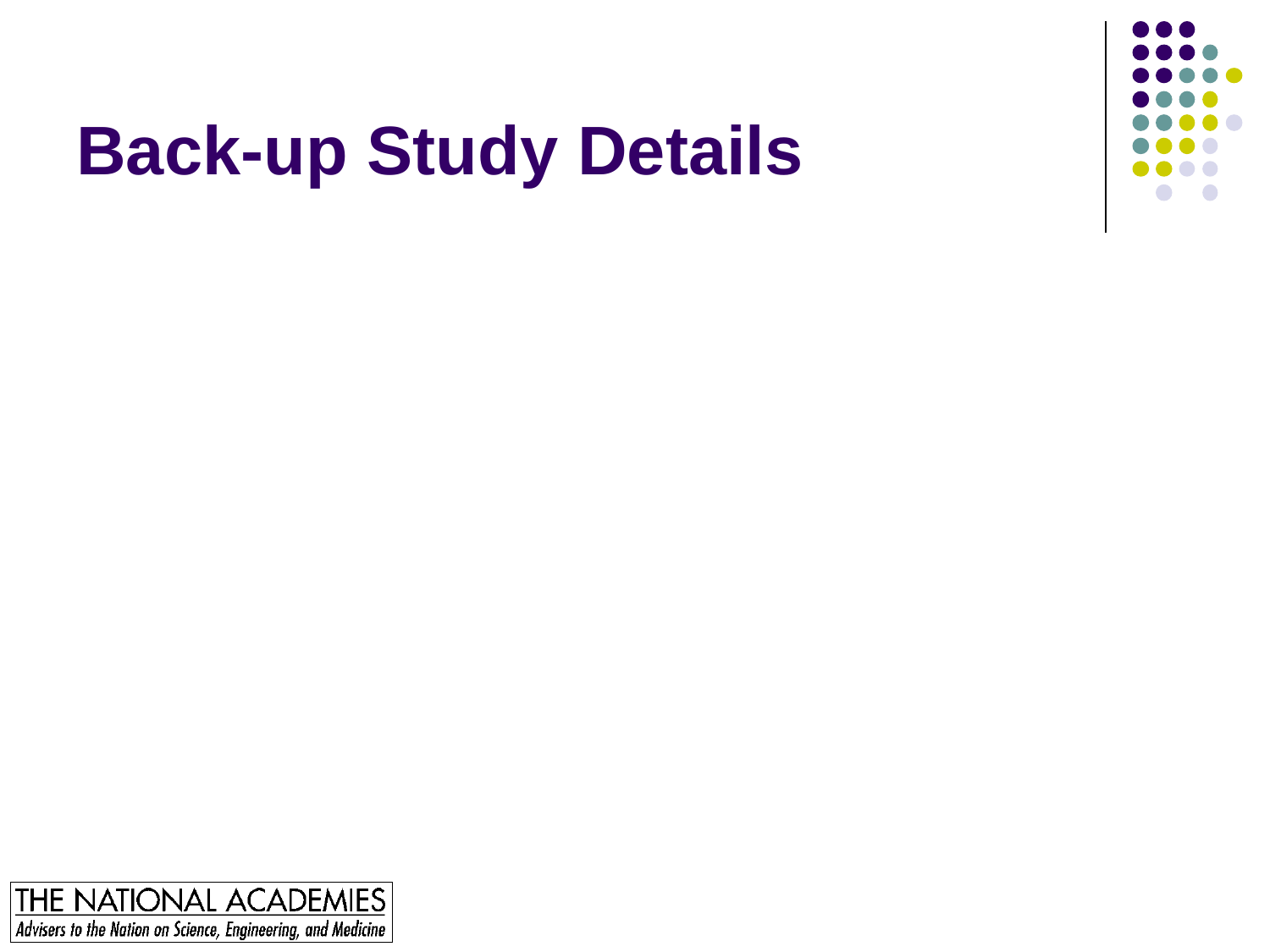#### **Recommendations**

#### **1. Adopt a new acquisition process tailored for I systems**

1-1 Emphasize timeliness and end user mission success in the IT acquisition culture rather than rigid oversight and process compliance

1-2 State IT systems requirements as top-level mission expectations (that is, "big R") rather than as detailed processes or technical solutions; develop the details ("small r") by iterative refinement with users

1-3 Leverage flexibilities within IT acquisition funding to achieve speed and agility in the new acquisition process

1-4 Provide IT systems acquisition professionals with education in modern IT systems and establish minimum competency standards

1-5 Use pilot programs to rapidly implement these recommendations

- 1-6 Propose legislative and regulatory changes to
	- (1) codify a new agile process for acquiring IT systems and

(2) revise dollar thresholds for IT system acquisition oversight to foster decentralization

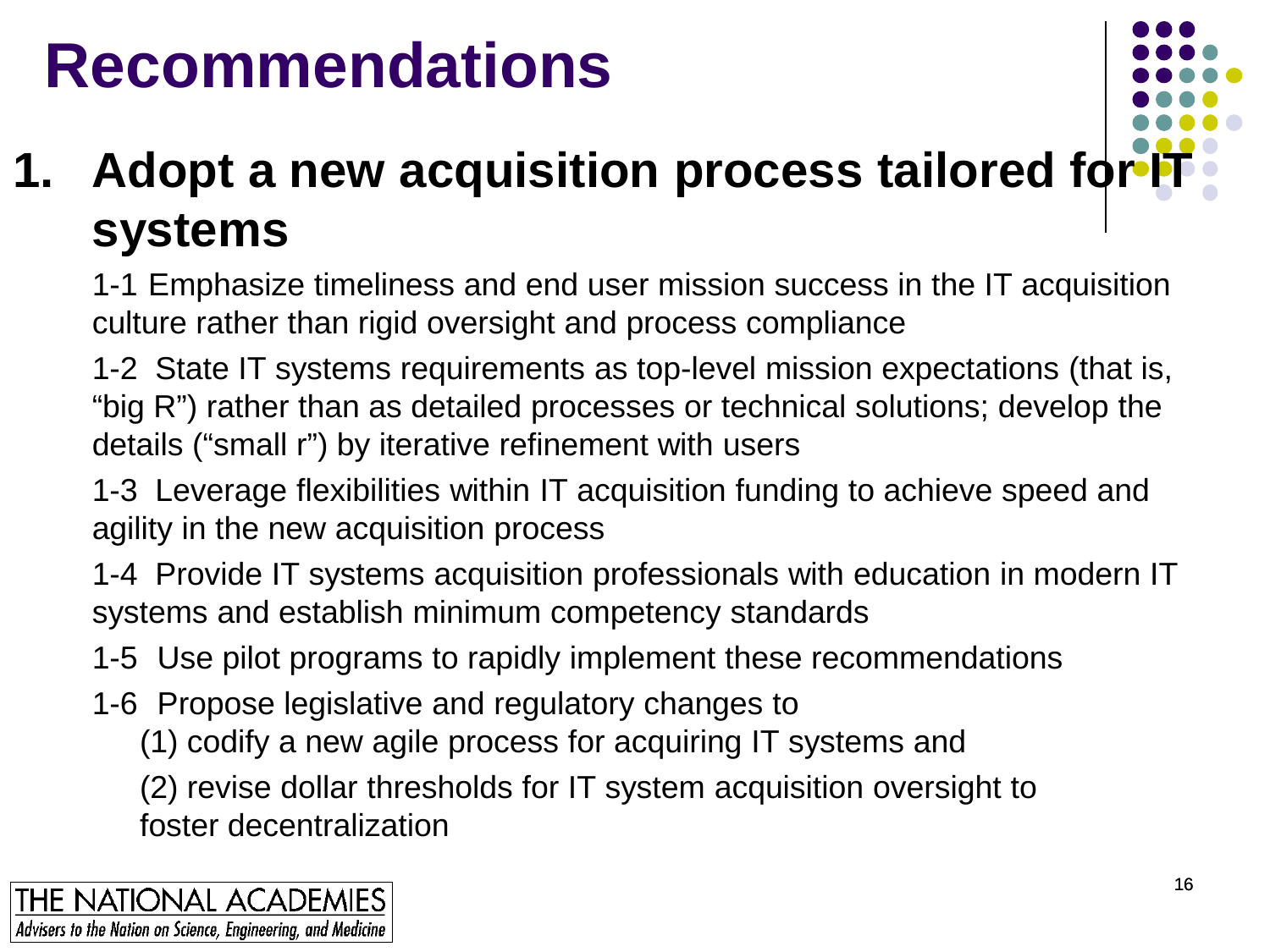### **Recommendations (continued)**



#### **2. Adopt an iterative, incremental approach for acquiring IT systems**

- 2-1 Establish iterative, incremental development (IID) based on agile software development and related approaches as the default
- 2-2 Allocate top-level mission expectations (i.e., big R requirements) across increments and use each increment to define and satisfy detailed requirements (i.e., little r requirements)
- 2-3 Establish separate and distinct strategies and processes for acquiring custom versus off-the-shelf IT systems
- 2-4 Establish, employ, and report measures of success that emphasize the end user experience, including timeliness to field
- 2-5 Provide a stable budget profile for IID IT programs across multiple increments

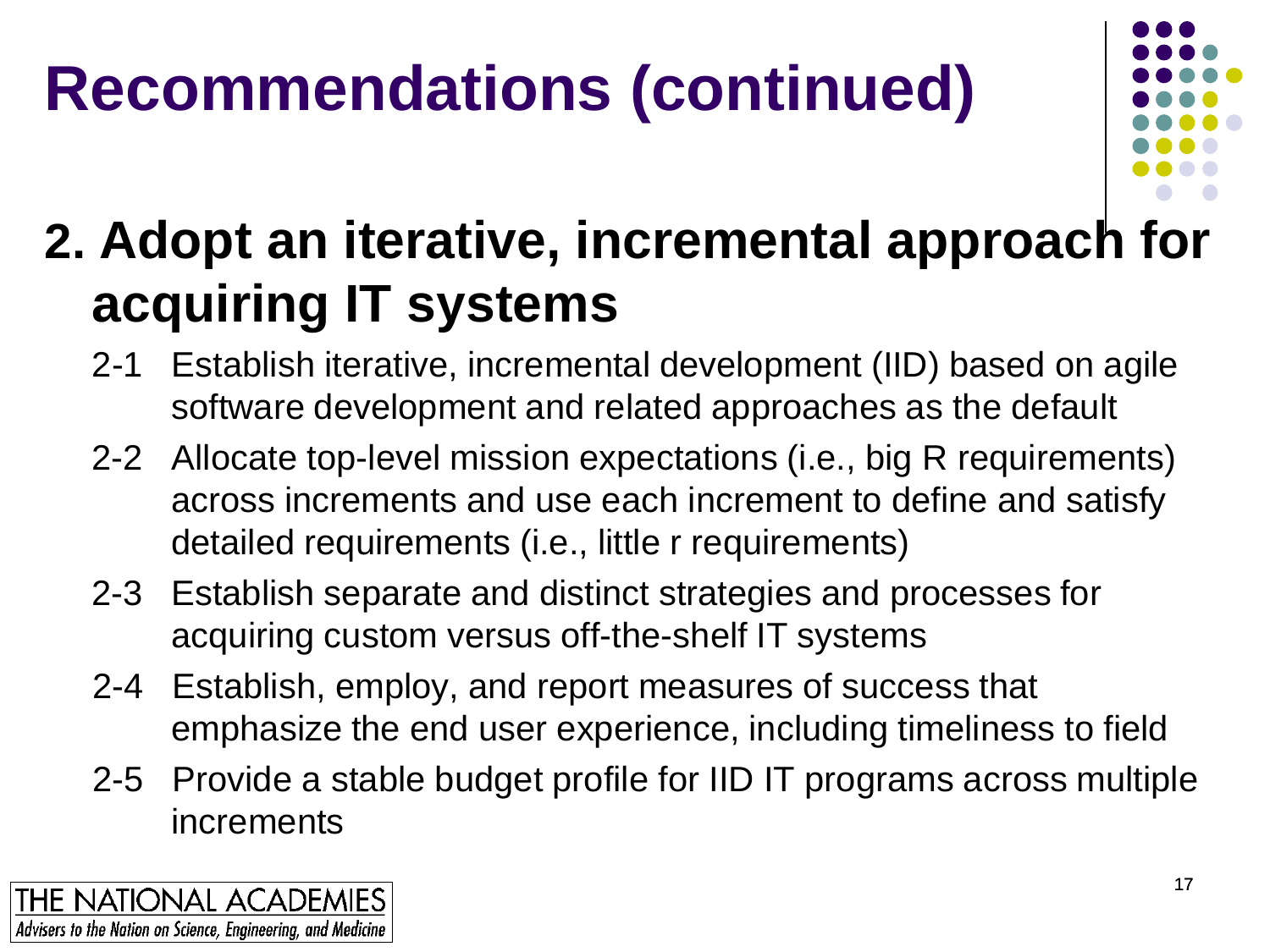

# Iterative Incremental Development (IID) & Agile Acquisition Processes

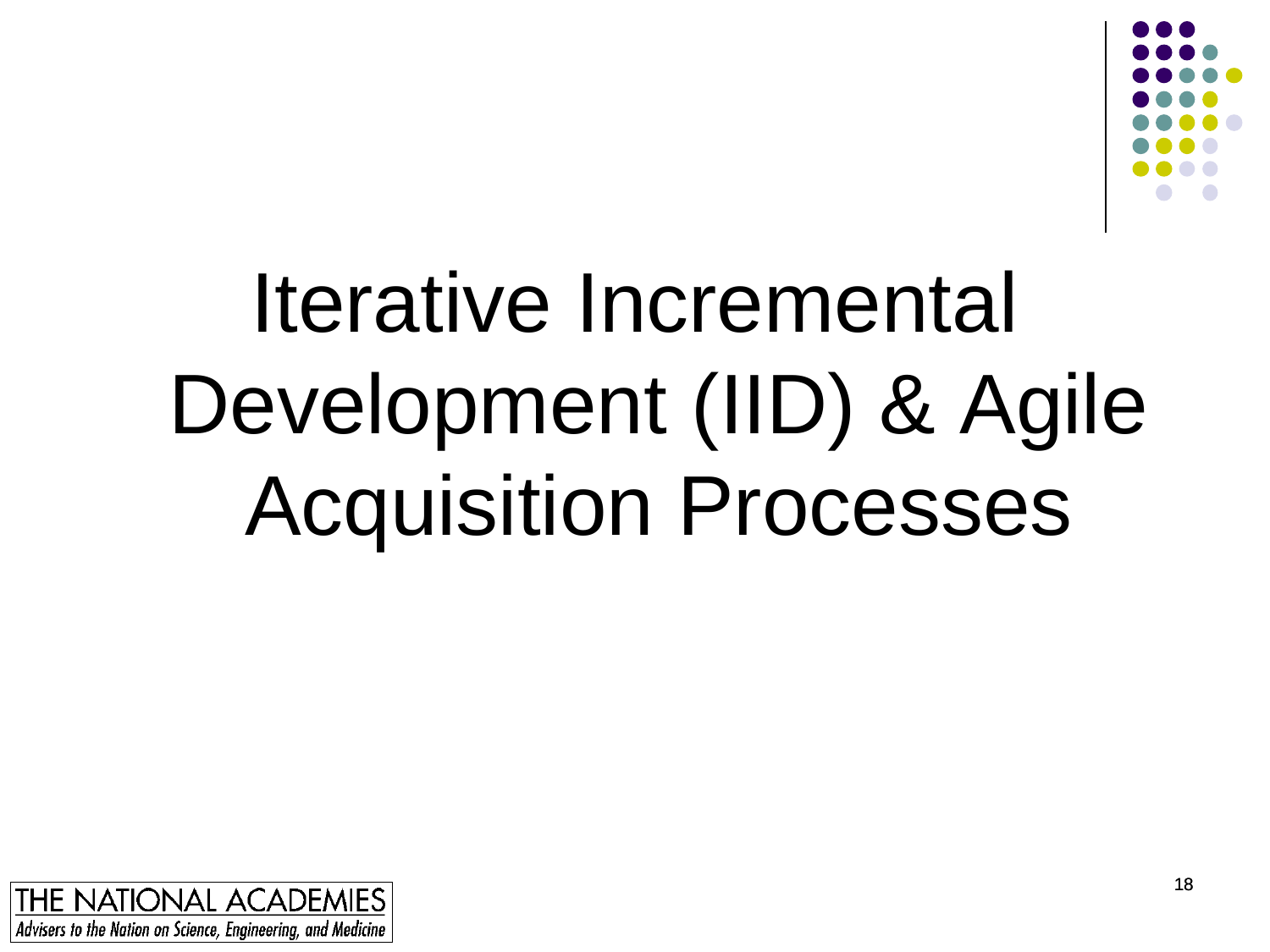### **Iterative Incremental Development (IID)**

- Long history of success using IID dating to 1950s in hardware and 1970s in software
	- Trident, LAMPS, Space Shuttle avionics, CCPDS-R, Canadian ATC
- More than 20 year history of recommendations to abandon waterfall and adopt IID
	- 1987 DSB Task Force on Military Software, Brooks et al.
	- 1994 DSB on Acquiring Defense Software Commercially
	- 2000 DSB Task Force on Defense Software
	- 2009 DSB Acquisition of Information Technology
- Yet Defense IT Acquisition remains dominated by waterfall thinking
- IID is fundamentally a communications & learning process that addresses two key issues:
	- Difficulty in specifying detailed requirements up front
	- Complexity in software systems





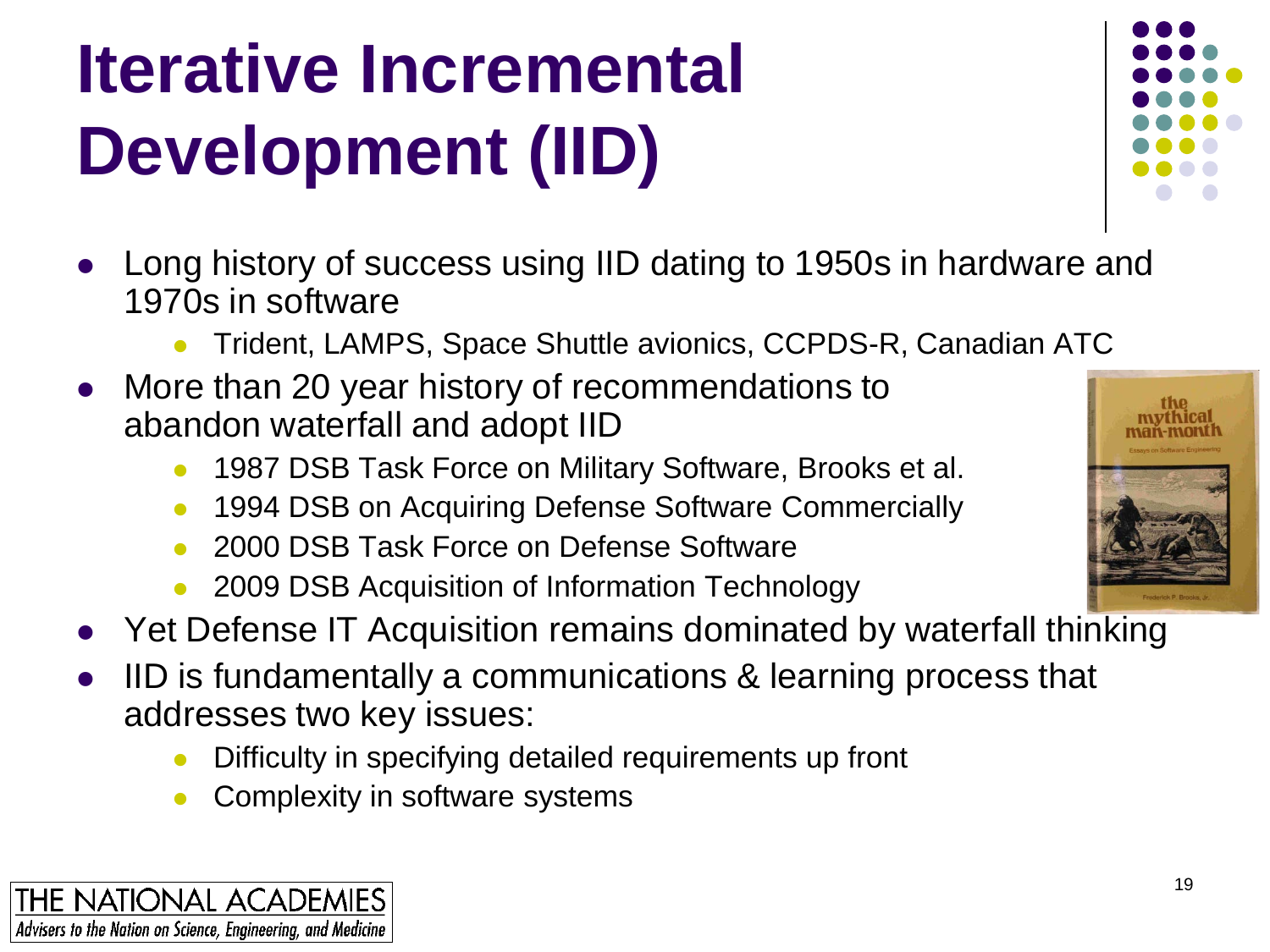### **Agile Acquisition Characteristics**



| Characteristic                                  | Comments                                                                                                                    |
|-------------------------------------------------|-----------------------------------------------------------------------------------------------------------------------------|
| Liberty to be dynamic                           | Agility needs dynamic processes while adhering to acquisition<br>milestones.                                                |
| Non-linear, cyclical and non-<br>sequential     | The life-cycle behavior was not like traditional waterfall<br>models or linear frameworks; decreasing cycle times.          |
| Adaptive                                        | Conform to changes, such as capability and environment.                                                                     |
| Simultaneous development of<br>phase components | Rapid fielding time may not lend to traditional phase<br>containment (i.e., training and software development<br>together). |
| Ease of change                                  | Culture shift to support change neutrality; ease of<br>modification built into architecture and design.                     |
| Short iterations                                | Prototyping, demonstrating, and testing can be done in short<br>iterative cycles with a tight user feedback loop.           |
| Lightweight phase attributes                    | Heavy process reduction, such as milestone reviewers,<br>demonstrations, and risk management.                               |

Emergent Agile characteristics Source: P. Crowe and Robert Clouter. "Evolutionary Capabilities Developed and Fielded in Nine Months" in CrossTalk. Available at<http://www.stsc.hill.af.mil/crosstalk/2009/05/0905CroweCloutier.html>

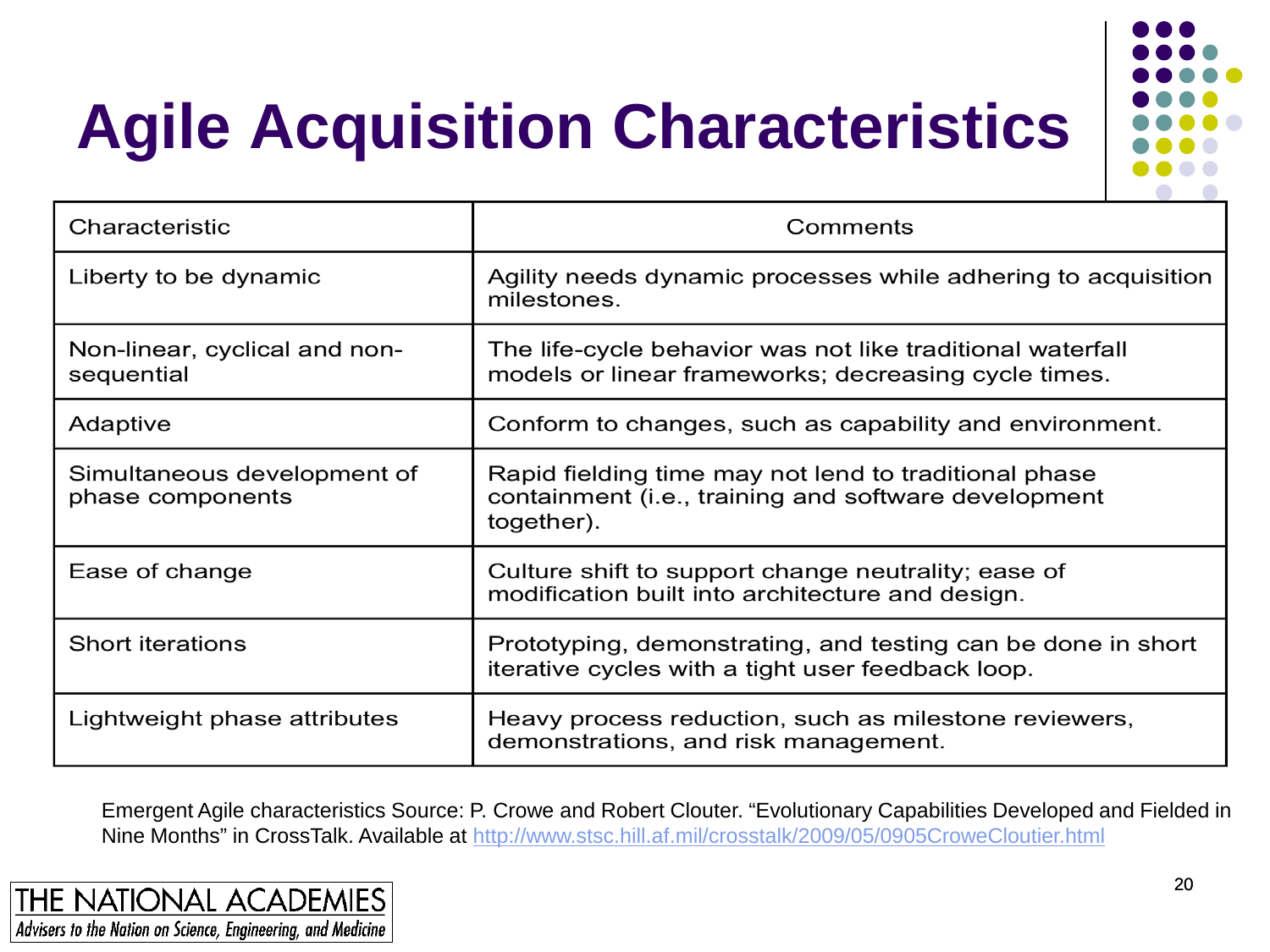

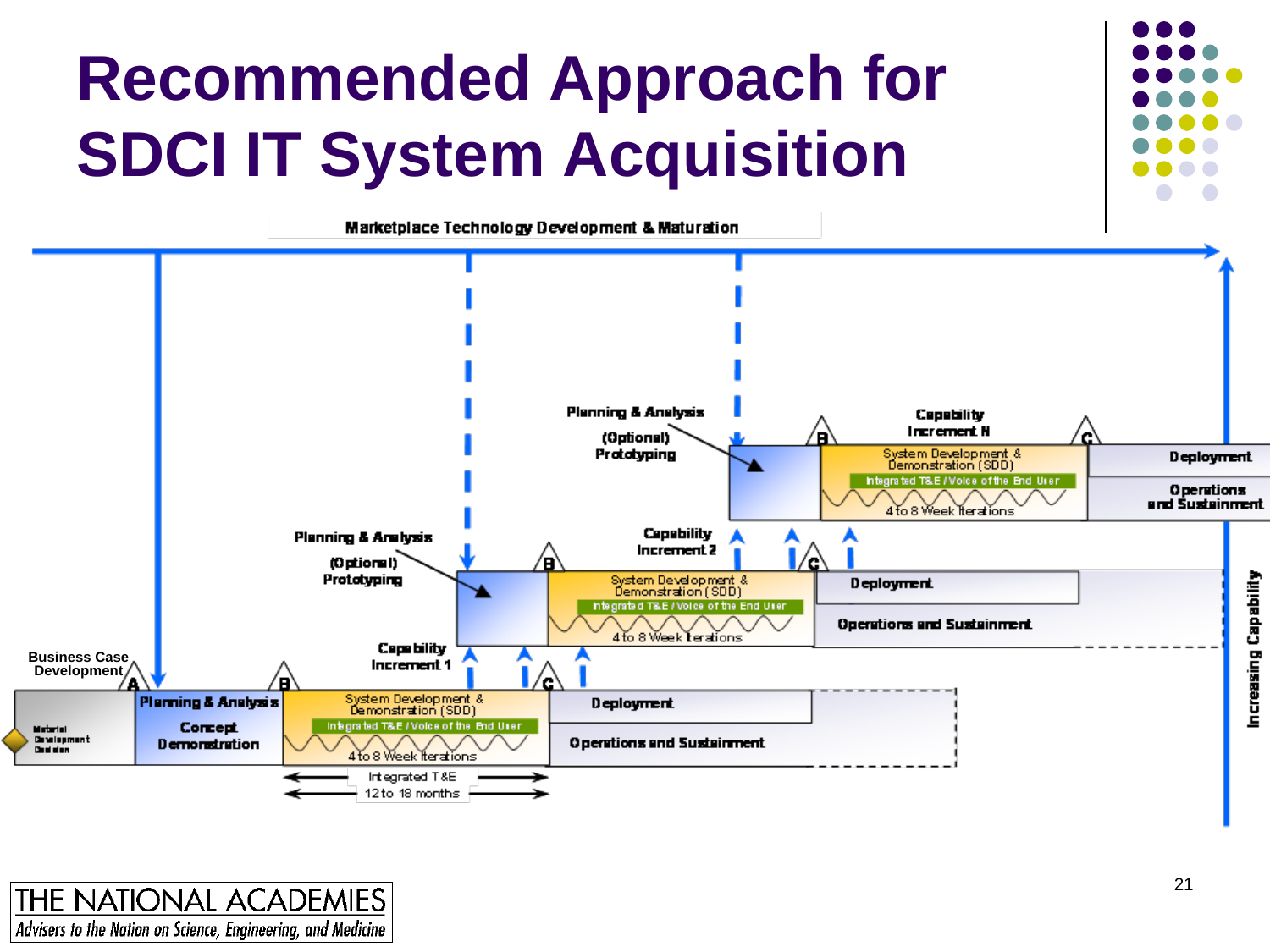#### **Time-boxed Iterations Within Each Capability Increment**